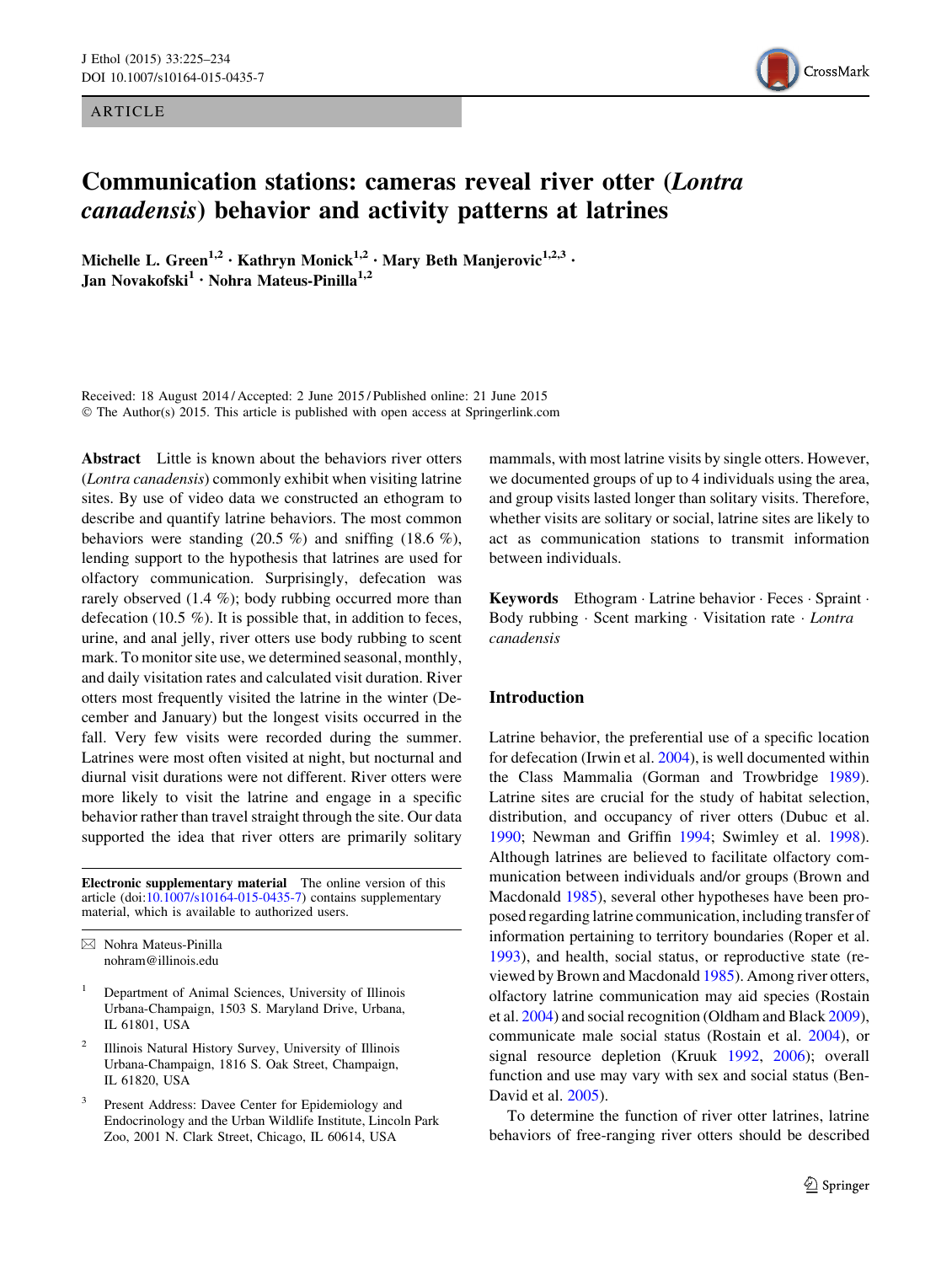and quantified. Rostain et al. [\(2004](#page-9-0)) and Hansen et al. [\(2009](#page-9-0)) described the behaviors of captive river otters, but the extent to which these observations represent the behaviors of river otters in their native home range is unclear. Study of latrine behavior will contribute to better understanding of the function of latrine sites and strengthen the basis of research methods that depend on latrine sites to reach conclusions about river otter populations.

The purpose of this study was to observe latrine-specific behaviors of North American river otters (Lontra canadensis) (Van Zyll de Jong [1987\)](#page-9-0) to better understand the function of latrines. Given the difficulty of direct observation of river otters in the field, we characterized and quantified their latrine behavior by use of videos collected from camera traps (Bridges and Noss [2011](#page-8-0)). Currently, no data has been reported regarding behavioral patterns at latrine sites. The objectives of our study were:

- 1 to describe the latrine-specific behaviors of free-ranging river otters;
- 2 to quantify latrine behaviors; and
- 3 to assess the frequency and/or duration of solitary and social visits, and how these varied with ecological season and daily temperature variation.

# Materials and methods

# Field work

We used remote videography with night-vision capability to document the visitation patterns and behavior of river otters in east central Illinois from August 1, 2011 to August 31, 2012. We used SPYPOINT<sup>TM</sup> Pro-X digital game cameras to record the activity of the otters. When triggered, cameras recorded video data for 30–90 s with a minimum delay of 10 s between recordings. We visited cameras on a weekly to bi-weekly basis to collect and replace video storage cards, change batteries, evaluate the equipment, and check for otter sign.

# Study site

The study site was within the Vermilion River Conservation Opportunity Area in Fairmount, Illinois, USA (UTM zone 16, 429788E 4437873 N/429752E 4437894 N). We selected two latrines less than 50 m apart on the basis of detection of river otter scat. Latrine 1 (2.0 m  $\times$  5.0 m) was located on a dam near a 1-acre fishpond; Latrine 2  $(2.5 \text{ m} \times 6.5 \text{ m})$  was located on the south bank of the Salt Fork of the Vermilion River. An animal-made trail used by river otters connected the latrines. Because of the proximity and connectivity of the latrines, we believed these latrines to be used by a single population of otters and, therefore, combined data from both sites for this study.

# Behavior assessment

We viewed all videos and identified those with otters present. We classified the recorded behaviors and evaluated group size, time of day, and duration of behavior. We used these videos for data analysis and to construct a detailed ethogram describing the observed behaviors. Within each video we used instantaneous scan sampling (5 s intervals) (Altmann [1974](#page-8-0)) to record group size and the behavior of each individual otter by use of our ethogram. We selected instantaneous scan sampling because it is systematic, quantitative, and appropriate for groups or individual animals, and because other researchers have successfully used the method (Stafford et al. [2012\)](#page-9-0). For behaviors of particular interest (e.g., defecation at latrine sites), we reevaluated the video data ad libitum (Altmann [1974](#page-8-0)) to improve the detail of events occurring around the behavior of interest. To assess the behaviors observed at latrines and identify the most common behavior, we calculated the total number of observations for each behavior type. The percentage of behavior events was calculated as the number of observations (i.e., events) of a specific type of behavior divided by the total number of all behavior events.

To determine whether river otters more often traveled through the latrine or actively engaged in a specific behavior at the latrine, we classified our ethogram behaviors into two categories, ''walking'' or ''activity''. Behaviors were classified as ''walking'' if the otter(s) traveled directly through the latrine without stopping to engage in any other behavior during the entire video. Behaviors were classified as ''activity'' if the otter(s) stopped and engaged in any of the ethogram-defined activity behaviors at the latrine site. We calculated the number of visits categorized as ''walking'' or ''activity'' to determine whether both types of behavior occurred at the same frequency. We also calculated the duration of both types of visit.

We compared visits and durations of visits for solitary river otters and otter groups. We defined a group as  $>$  2 otters. We did not assume relationships between otters at any time during the study. Therefore, irrespective of relative body size, each observed otter was counted as an individual. None of the otters were individually marked or identified, and the otters lacked unique morphology that would enable recognition of an animal repeatedly visiting latrines. To determine whether solitary or social activity was more likely to occur at the latrine, we categorized visits into either single-otter visits (solitary) or group visits (social).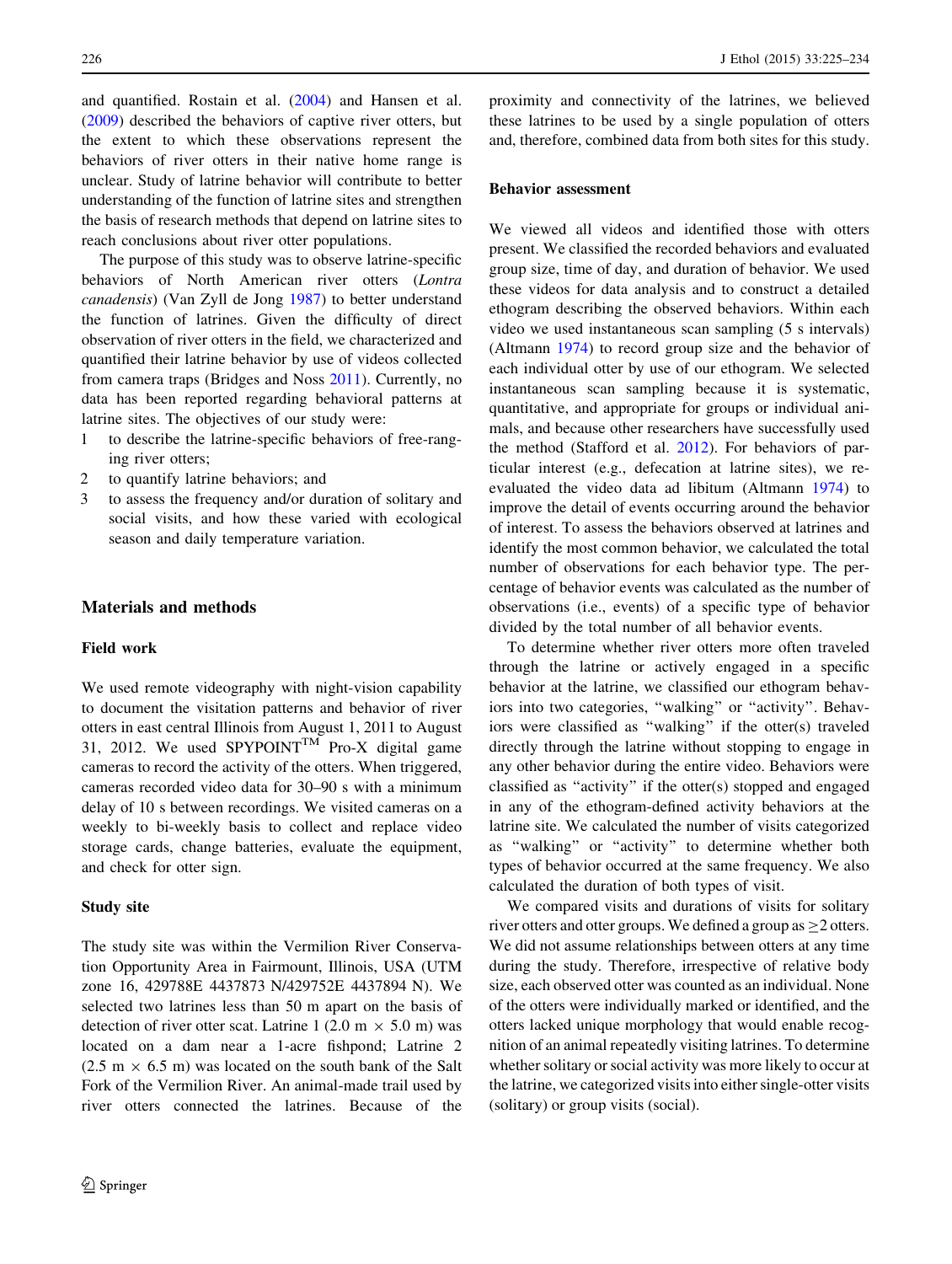#### Site use

We estimated visitation rates on the basis of the number of otter sightings in the videos per working camera day (days the camera was capable of recording data). We counted every river otter that came into the latrine during a video recording. The presence of one or more otters in a single video recording was regarded as a single visit.

We defined duration as time spent in the latrine by a solitary otter or by a group of otters. We determined duration by counting the number of seconds that otters were in the latrine, starting when the otters came into the frame of view, and ending when the otters were no longer visible. All time during which river otters were not visible in the video was excluded from calculation of the duration.

To determine seasonal variation in latrine use, we divided the year into four ecological seasons (fall, summer, spring, and winter) on the basis of weather data collected from three weather stations situated equidistant from the study site. In the Midwest, daily temperatures can be highly variable, fluctuating by as much as  $15^{\circ}$ C (Wendland [1994\)](#page-9-0) making it difficult to select ecological seasons by use of temperature data. We therefore used a 7-day moving average of temperature data (average of the high and low for each day) and snowfall to determine ecological seasons. Fall was identified as consistent temperatures between 11 and 20  $\degree$ C, ending with the first snowfall. Winter began with the first snowfall and ended with the last snowfall; during winter most temperatures were  $\lt 10$  °C. Spring began at the last snowfall and temperatures were consistently between 11 and 20  $^{\circ}$ C. Most summer temperatures were  $>20$  °C. We calculated the visitation rate and the duration of visits for each season. To determine whether river otters spent the same amount of time at the latrines irrespective of month, we calculated the visitation rate and duration of visits each month and tested for monthly variation. To test for daily preferences in activity, we determined the number of visits and durations of nocturnal and diurnal river otter latrine visits. We defined a nocturnal visit as activity between sunset and sunrise, and a diurnal visit as activity between sunrise and sunset, on the basis of daily data from Calendar-365.com ([http://www.calendar-](http://www.calendar-365.com)[365.com,](http://www.calendar-365.com) last accessed November 16, 2012).

#### Statistical analysis

Statistical analysis was performed with SAS v. 9.3 (SAS, Cary, NC, USA). Nonparametric analysis was used for datasets that did not fit normal distribution curves. We tested for significant differences between numbers of observations (diurnal/nocturnal, walk/active, solitary/social) by use of chi-squared tests (Proc FREQ). We tested for differences between visit durations and seasonal and monthly visitation rates by use of Kruskal–Wallis tests (Proc NPAR1WAY). Each previously mentioned test was independently tested and variables revealing an association at a significance level of 0.05 were regarded as significant.

# **Results**

We recorded a total of 126 river otter visits and a total of 170 min of otter activity between August 1, 2011 and August 31, 2012. Cameras operated for 409 camera days. We recorded approximately 25 min of video on the camera placed at the river latrine and 145 min on the camera placed at the dam near the fishpond.

## Behavior assessment

From the 170 min of video data we recorded 2207 behavior observations. There were 1623 of out-of-view (OV) observations, i.e. portions of video after river otters had exited latrines. OV observations were not included in the analysis. Many observations ( $n = 126$ ) provided only partial views (PV) of the animals, when otter(s) were present in the latrine but visibility was obstructed by an inanimate object or only part of their body was in the frame of view. Because we could not describe their behavior with certainty, PV visits were included in calculations of visitation rate but excluded from behavior and duration analyses.

Use of the ethogram to describe behaviors (Table [1\)](#page-3-0) revealed that the majority of river otter behaviors were standing  $(20.5\%)$  and snifting  $(18.6\%;$  $(18.6\%;$  $(18.6\%;$  Fig. 1). We recorded eight (1.4 %) instances of defecating at latrines. We reviewed videos when defecation was noted by use of ad libitum sampling and found that stomping and defecation were often sequential behaviors (22 % of defecation events), meaning the animal stomped its hind feet before bowel evacuation (Table [2\)](#page-4-0). We never observed the opposite sequence (i.e., defecation followed by stomping) but it was also common for stomping and defecation to occur simultaneously (17 % of defecation events). We observed one instance in which an animal defecated without stomping and one instance in which an animal stomped but did not defecate (Table [2\)](#page-4-0). Although observed, feeding at latrines was uncommon (0.4 %). Group activities such as allogrooming (5.0 %) and wrestling  $(4.4\%)$  were observed, but mounting  $(0.4\%)$  was rare. Although walking behaviors were also common (travel head down 14.4 %; travel head up 11.1 %), river otters were more likely to engage in activity  $(n = 86)$  at a latrine rather than simply walking through  $(X^2 = 17.67, df = 1,$  $P < 0.001$ ). Standing, sniffing, body rubbing, and travel behaviors were observed in all seasons (Fig. [2](#page-4-0)). Stomping or defecation was observed in all seasons except summer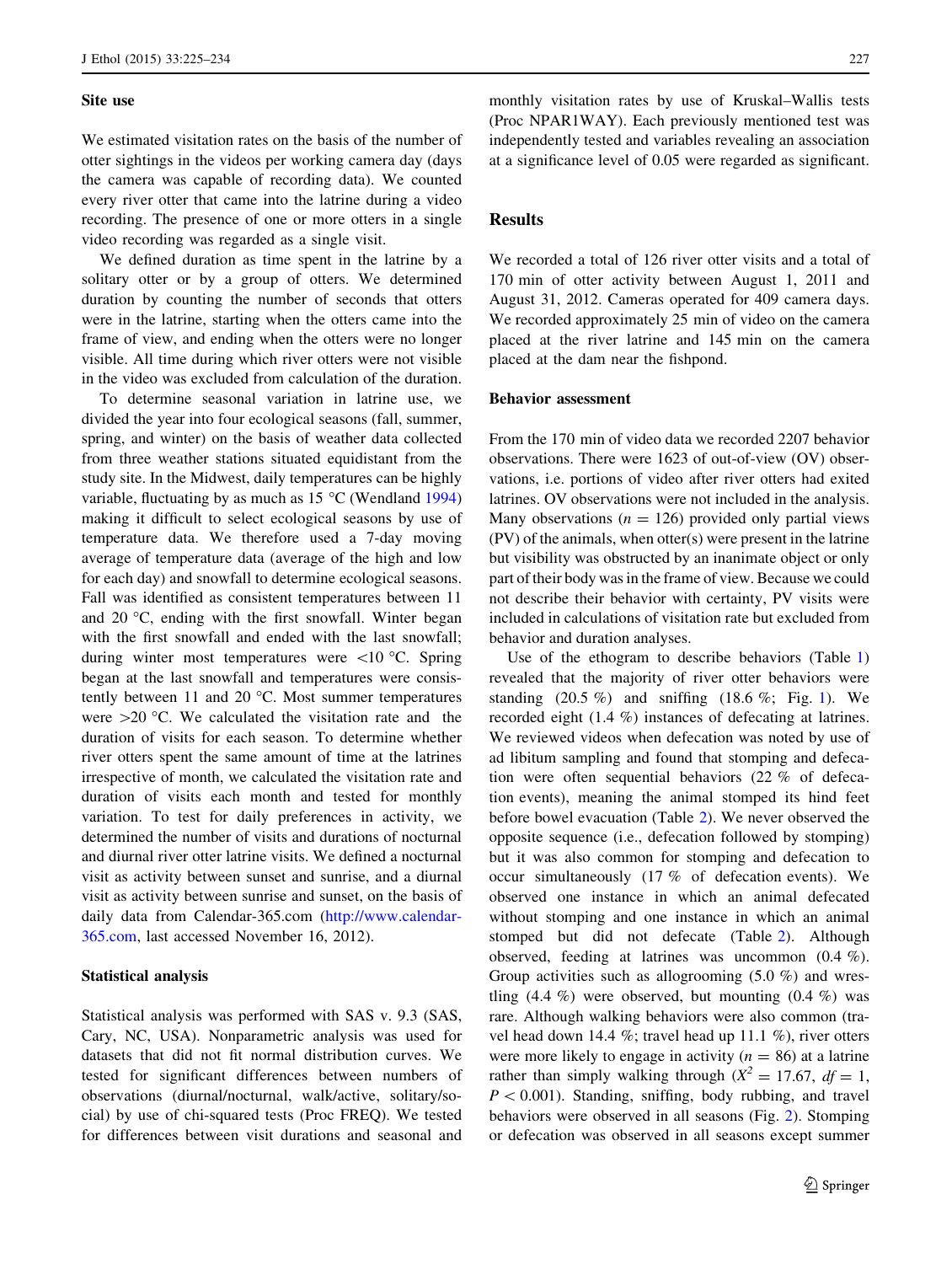<span id="page-3-0"></span>Table 1 Latrine site ethogram for descriptions of the behaviors of free-ranging North American river otters (Lontra canadensis)

| Behavior           | Code       | Video          | Definition                                                                                                                                           |  |
|--------------------|------------|----------------|------------------------------------------------------------------------------------------------------------------------------------------------------|--|
| Activity behaviors |            |                |                                                                                                                                                      |  |
| Allogroom          | AG         | ESM Fig. 1     | Licking or scratching with forepaws or hind-paws another river otter's fur                                                                           |  |
| Self-groom         | SG         | ESM Fig. 2     | Licking own body, licking paws and rubbing paws on face, scratching fur with<br>forepaws or hind-paws                                                |  |
| Wrestle            | W          | $ESM$ Fig. $3$ | One or more river otters jumping on another river otter; jumping may result in one<br>otter pinning another otter to the ground                      |  |
| Mount              | MМ         | ESM Fig. 4     | One river otter mounting another, biting of nape of neck may occur during mounting                                                                   |  |
| Stand              | <b>ST</b>  | ESM Fig. 5     | Stationary, no walking or running movement                                                                                                           |  |
| Sniff              | S          | ESM Fig. 6     | Nose to ground, head movement back and forth, either while the animal is stationary<br>or walking; or nose to other river otters                     |  |
| Feed               | F          | ESM Fig. 7     | Eating or chewing on fish, mussels, crawfish, etc.                                                                                                   |  |
| Body rub           | <b>BR</b>  | ESM Fig. 8     | Rubbing head and neck on ground or dragging ventral portion of body on ground                                                                        |  |
| Stomp              | B          | ESM Fig. 9     | Hind feet alternately lifted up and down                                                                                                             |  |
| Defecate           | D          | ESM Fig. 10    | Elimination of fecal matter                                                                                                                          |  |
| Dig                | DG         | ESM Fig. 11    | Use of front legs to move dirt, leaves, etc., on ground                                                                                              |  |
| Walking behaviors  |            |                |                                                                                                                                                      |  |
| Travel head down   | <b>THD</b> | ESM Fig. 12    | Walking or running with head down, pointed at ground                                                                                                 |  |
| Travel head up     | <b>THU</b> | ESM Fig. 13    | Walking or running with head up, parallel to or not pointed at ground                                                                                |  |
| Other nomenclature |            |                |                                                                                                                                                      |  |
| Partial view       | PV         | ESM Fig. 14    | Only part of the body visible (i.e., tail, head, leg)                                                                                                |  |
| Out of view        | <b>OV</b>  |                | Goes behind an inanimate object, goes out of camera frame, audible indicators of<br>river otter presence may be noticed but the otter is not visible |  |

Fig. 1 Percentages of types of behavior of Illinois North American river otters observed in latrines within Vermilion River Conservation Opportunity Area in east central Illinois from August 1, 2011 to August 31, 2012. Instances when animals were out of view or only partially in view were excluded



(Fig. [2](#page-4-0)). River otters also spent more time at latrines when engaged in an activity ( $\bar{x} = 26.6$  s, SE = 2.6) than when walking through the sites ( $\bar{x} = 7.3$  s, SE = 2.0; Kruskal– Wallis  $H = 38.3, P < 0.001$ . The video cameras captured some vocalization (chirping and grunting) during a few  $(n = 4)$  visits when more than one river otter was present.

 $(n = 92)$  than by groups  $(n = 34)$  of river otters  $(X^2 = 26.70, P < 0.0001)$ . However, the duration of visits when  $\geq$ 2 otters were present ( $\bar{x} = 33.6$  s, SE = 4.4) were longer than for solitary visits ( $\bar{x} = 15.6$  s,  $SE = 2.1$ ; Kruskal–Wallis  $H = 21.0, P < 0.0001$ .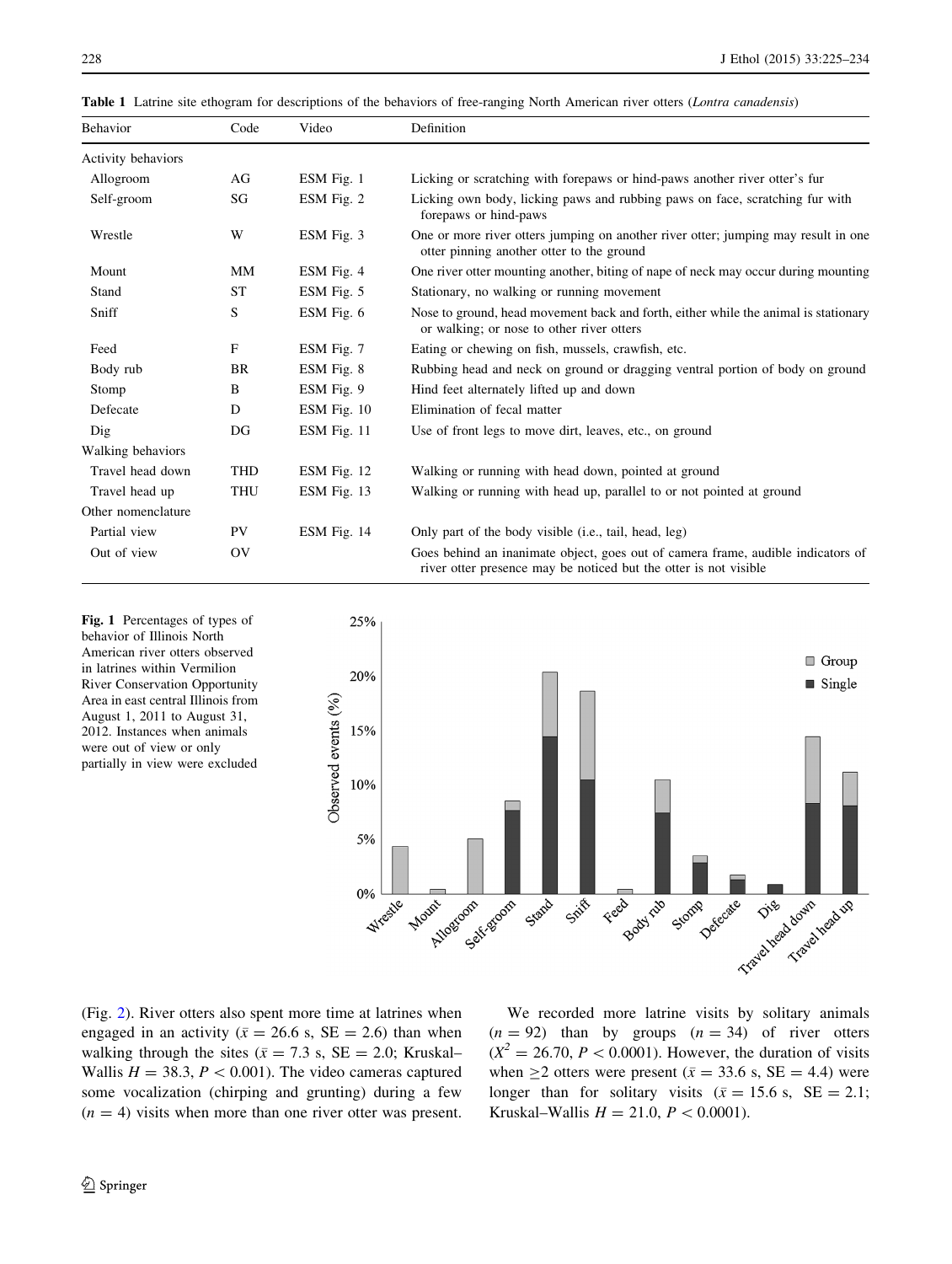<span id="page-4-0"></span>Table 2 Combinations of defecation and stomping behaviors of North American river otters in latrines within Vermilion River Conservation Opportunity Area in east central Illinois from August 1, 2011 to August 31, 2012

Fig. 2 Seasonal percentages of types of behavior of Illinois North American river otters observed in latrines within Vermilion River Conservation Opportunity Area in east central Illinois from August 1, 2011 to August 31, 2012. Instances when animals were out of view or only partially in view were excluded

| Behavior 1 | <b>Behavior 2</b> | <b>Notes</b>                                                | Frequency |
|------------|-------------------|-------------------------------------------------------------|-----------|
| Stomp      | Defecate          | Sequential behaviors                                        | 4         |
| Stomp      | Defecate          | Simultaneous behaviors                                      | 3         |
| Stomp      |                   |                                                             |           |
| Stomp      | Unknown           | Obscured view, far from camera, or animal moved out of view | 9         |
| Defecate   | Stomp             |                                                             | 0         |
| Defecate   |                   |                                                             |           |



#### Site use

The visitation rate for the entire study period was 0.447 visits per working camera day. The mean duration of otter activity was 20.5 s with the shortest duration being 1.0 s and the longest 90.0 s. The number of otter visits per functional camera day varied by month (Kruskal–Wallis  $H = 128.0$ ,  $P < 0.0001$ ; Fig. [3](#page-5-0)). Visits by solitary otters and groups followed a similar frequency trend over the study period. Visitation rates of otters peaked in December (visitation rate  $= 0.919$  and January (visitation rate  $= 0.569$ ). The visitation rate was lowest in May, June, July, and August (visitation rate  $= 0.042, 0.056, 0.071,$  and 0.000, respectively). We found no evidence of monthly duration differences (Kruskal–Wallis  $H = 17.7, P = 0.089;$  Fig. [4\)](#page-5-0).

We recorded more nocturnal latrine visits  $(n = 93)$  than diurnal visits ( $n = 33$ ;  $X^2 = 0.821$ ,  $df = 1$ ,  $P < 0.0001$ ). However, durations of latrine visits were similar irrespective of time of day (nocturnal  $\bar{x} = 21.6$  s,  $SE = 2.5$ ; diurnal  $\bar{x} = 17.2 \text{ s}, \text{SE} = 3.7; \text{Kruskal-Wallis } H = 0.82, P = 0.365.$ 

On the basis of our definition of ecological seasons on the basis of temperature and snowfall data, fall occurred from September 6, 2011 through November 29, 2011; winter occurred from November 30, 2011 through March 5, 2012; spring occurred from March 6, 2012 through June 7, 2012; summer occurred from June 8, 2012 through August 31, 2012 (Fig. [5](#page-6-0)). The number of river otter visits per functional camera day varied seasonally, with peak visits during winter (Kruskal–Wallis  $H = 90.2$ ,  $P < 0.0001$ ; Fig. [3](#page-5-0)). Group and solitary visits followed the same seasonal trend with the highest visitation rate, 0.62, observed in winter (group  $= 0.16$ , single  $= 0.46$ ) and the lowest visitation rate, 0.08, in summer (group  $= 0.02$ , sin $gle = 0.07$ ), although there were fewer group visits than single visits in all seasons. The duration of latrine visits varied significantly by season (Kruskal–Wallis  $H = 7.78$ ,  $P = 0.05$ . Time spent by otters in the latrines was nearly identical during the fall ( $n = 28$ ,  $\bar{x} = 25.9$  s,  $SE = 4.8$ ) and spring ( $n = 10$ ,  $\bar{x} = 26.0$  s,  $SE = 5.9$ ) and least during the summer ( $n = 5$ ,  $\bar{x} = 11.8$  s,  $SE = 9.1$ ).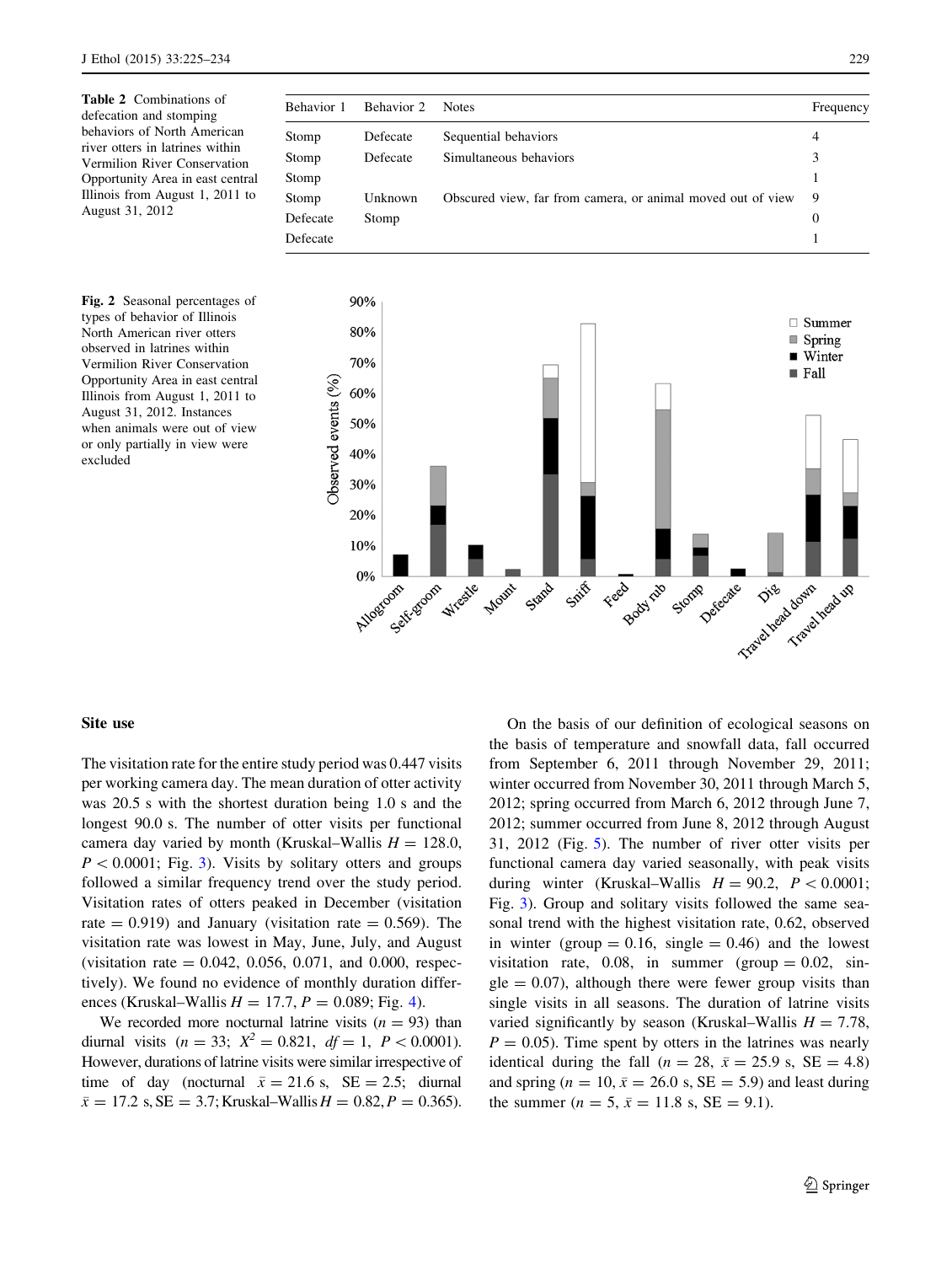<span id="page-5-0"></span>Fig. 3 Monthly visitation rates (number of visits divided by the number of functional camera days) by Illinois North American river otters at latrines within the Vermilion River Conservation Opportunity Area in east central Illinois from August 1, 2011 to August 31, 2012



Fig. 4 Mean duration of visits of North America river otters to latrines within the Vermilion River Conservation Opportunity Area in east central Illinois from August 1, 2011 to August 31, 2012

# **Discussion**

Behaviors observed at latrines indicated that river otters are indeed using these areas to exchange information. Otters were more likely to come to the latrine and engage in a behavior, although they did, on occasion, travel through the latrine without stopping. When river otters did stop in the latrine, they were most often observed sniffing or standing, supporting the idea that they may be collecting olfactory information about other animals carried through the air (Eisenberg and Kleiman [1972](#page-9-0)). Wild-caught, captive otters displayed sniffing behavior when investigating experimentally placed feces (Rostain et al. [2004\)](#page-9-0). Patterns in the sniffing behavior indicated that otters could discriminate species, sex, and social familiarity on the basis of feces (Rostain et al. [2004\)](#page-9-0). The sniffing behavior included a description of a slight bobbing of the head and flaring of the nostrils if the animal was facing the camera (Rostain et al. [2004\)](#page-9-0), behavior which we also observed in the latrines.

By definition, latrine sites are associated with feces and other secretions (e.g., urine, anal jelly) used for chemical communication (Eisenberg and Kleiman [1972](#page-9-0); Irwin et al. [2004](#page-9-0)). On the basis of latrine use by other species, it is reasonable that river otters stop at latrines to deposit scat that would, in turn, communicate information to others.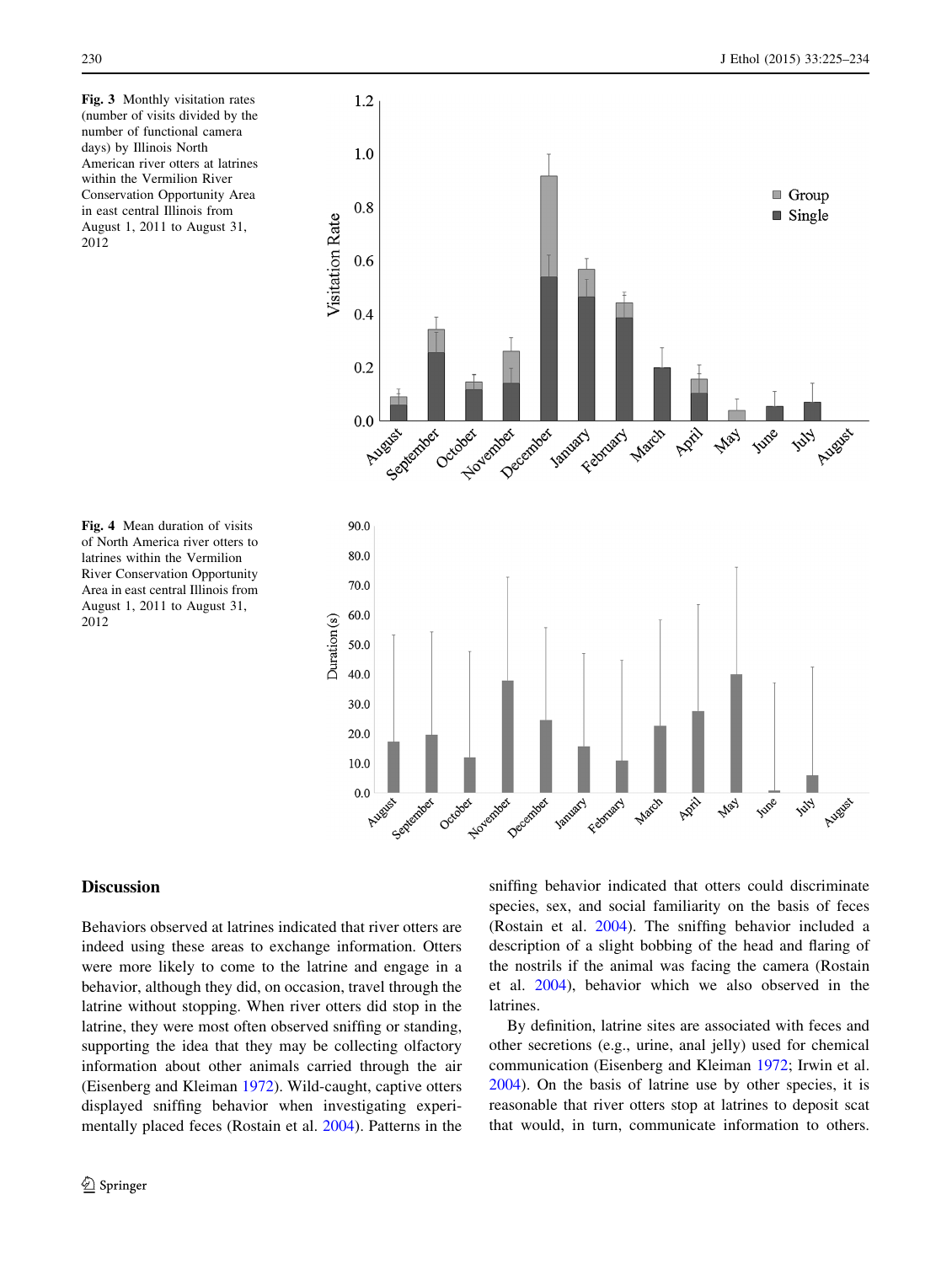<span id="page-6-0"></span>Fig. 5 Seven-day moving average of temperature data (average of high and low for each day) and snowfall over the course of the study (August 1, 2011 through August 31, 2012). Vertical bars indicate extent of seasons



Surprisingly, few defecation events were observed during our study. At times it was difficult to discern what specific scent-marking event (defecation, urination, jelly deposition) was occurring on a video because of distance from the camera, the position of the animal, or the position of vegetation that obscured the view. For the same reasons, video was not a reliable source for noting the position of scat once deposited, precluding our ability to determine whether any animals over-marked existing scat.

Previous studies have used ethograms to experimentally assess behavior of river otters captured in the wild and held in captivity (Rostain et al. [2004;](#page-9-0) Hansen et al. [2009](#page-9-0)). Although the animals were held in a captive facility rather than in a natural habit, there was some similarity in the behaviors observed in these studies. Rostain et al. ([2004\)](#page-9-0) observed sniffing, grooming, wrestling, and scent marking, and Hansen et al. ([2009\)](#page-9-0) observed grooming, wrestling, and mounting. The description of defecation provided by Rostain et al. [\(2004](#page-9-0)) suggests defecation often is associated with a "raise and flicking of the tail". We also noted river otters raised or moved their tail during defecation. However, otters in our study typically stomped their hind feet during defecation and the stomping may have caused the observed tail movement. In our study, use of instantaneous scan sampling resulted in separate recording of defecation and stomping events. When ad libitum sampling was used, we found that stomping and defecation were often associated, although once we observed defecation or stomping behavior alone. It is also important to note that it is possible that stomping was actually defecation that was indiscernible on video. Combining stomping and defecation as one behavior group increases the percentage of defecation observations to approximately 5 %. Although this is still a small proportion of overall behaviors observed, it does not rule out latrines as communication stations.

Scent-marking by river otters is known to be facilitated by the deposition of scat, urine, and anal jelly (Mason and Macdonald [1987;](#page-9-0) Melquist and Hornocker [1983](#page-9-0); Oldham and Black [2009;](#page-9-0) Rostain et al. [2004\)](#page-9-0). However, the otters may also scent mark by foot-stomping and body rubbing relying on glands located in the pads of their feet and ventral region. Eurasian river otters (Lutra lutra Brünnich 1771) scrape sand and vegetation into small piles, probably scent marking them with inter-digital scent glands (Kruuk [2006](#page-9-0)). Male North American river otters have pedal glands which are believed to function in sexual communication given the sexual dimorphism of the presence of the gland (Kruuk [2006](#page-9-0)). North American river otters in our study typically combined stomping and defecation but we were unable to determine the sex of the individuals and could not, therefore, assess whether both males and females stomp their hind feed when defecating.

It is unclear from the literature whether North American river otters also have ventral scent glands. Several species of mustelid, including the Eurasian river otter, are known to have both types of gland (Hutchings and White [2000;](#page-9-0) Kruuk [2006](#page-9-0)). Body rubbing is a well-established form of scentmarking among mustelids including stoats (Mustela ermine L. 1758), weasels (Mustela nivalis L. 1766), ferrets (Mustela furo), and honey badgers (Mellivora capensis) (Erlinge et al. [1982](#page-9-0); Clapperton [1989;](#page-8-0) Begg et al. [2003](#page-8-0)). Erlinge et al. [\(1982](#page-9-0)) described body rubbing as animals rubbing the belly and front-lateral body regions against vegetation or bare ground. For some species, for example the African dwarf mongoose (Helogale undulata rufula), body rubbing extends to the side of the head to incorporate cheek glands (Rasa [1973](#page-9-0)). These glands, located between the eye and the ear, deposit a thin secretion on to the substrate (Rasa [1973](#page-9-0)). Eurasian otters also rub their cheeks on stones as a method of scent communication (Kruuk [2006\)](#page-9-0). We observed river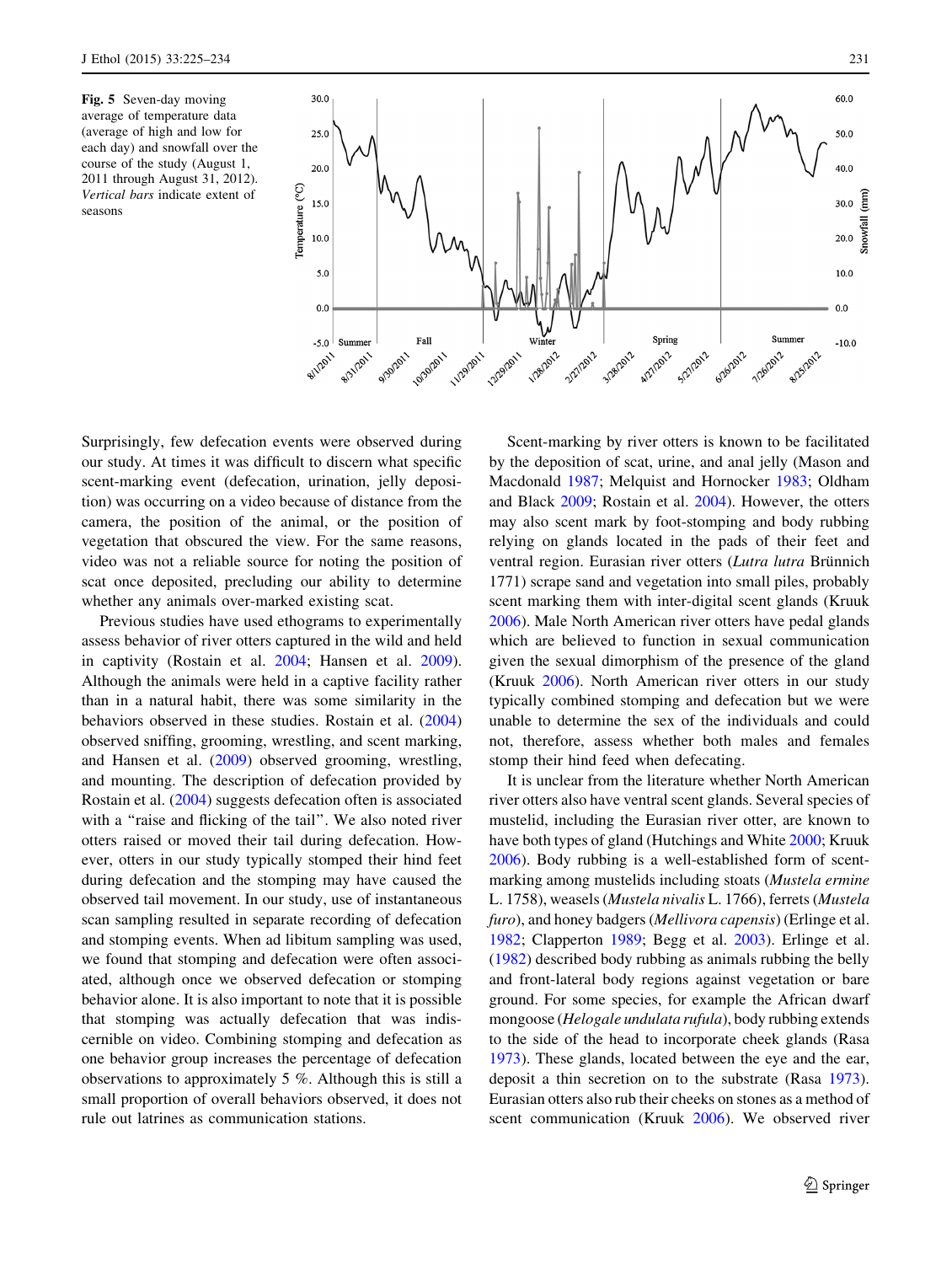otters rubbing the head, neck, and body over 10 % of the time. Rubbing and rolling of North American river otters has also been described by Melquist and Hornocker ([1983\)](#page-9-0) although they attributed this behavior to grooming, to maintain fur insulation. However, animals rubbed and rolled on the grass or bare ground, often in locations associated with fecal marking (Melquist and Hornocker [1983](#page-9-0)). River otters in our study often combined body rubbing and rolling but often the otters would lower their body to the ground so that the ventral surface was in contact with the substrate. It is possible that this type of rubbing may function in scent marking. Combining body rubbing, defecation, and stomping as a group of olfactory scent marking behaviors makes scent marking the third most common behavior we observed (approximately 16 % of observations) after stand and sniff which composed 21 and 19 % of observations, respectively. Our observed distribution of behaviors supports the hypothesis of olfactory communication at latrine sites.

Chemical signals that persist long after an individual has left the area are important for information exchange among solitary animals. Interestingly, Eurasian river otters in Scotland, which tend to be solitary (Kruuk and Moorhouse [1991\)](#page-9-0) had a preference for sprainting on river banks upwind from the river itself, indicating the importance of feces in intraspecific communication (Kruuk [2014](#page-9-0)). Although river otters are regarded as more social than most mustelids (Liers [1951;](#page-9-0) Melquist and Hornocker [1983](#page-9-0)), group size varies. Average mean group size in California estuaries was 1.6 (range 1.0–2.7) otters with maximum group sizes ranging from 1 to 7 animals (Brzeski et al. [2013\)](#page-8-0) whereas otters in marine coastal Scotland tend to be solitary (Kruuk and Moorhouse [1991\)](#page-9-0). Substantial variation is observed for North American river otters in Alaska, with reports of groups containing 5–18 individuals (Testa et al. [1994\)](#page-9-0) and a mean minimum group size of 1 or 2 otters (Blundell et al. [2002\)](#page-8-0). In Iowa, where habitat is similar to Illinois, adult and yearling river otter males are typically solitary as, also, are females (Melquist and Hornocker [1983\)](#page-9-0). Females may be found in social family groups consisting of the female and her offspring, although occasionally a family group may be accompanied by an unrelated individual (Melquist and Hornocker [1983](#page-9-0)). In Illinois, visits by solitary animals occurred more often than visits by groups of animals. River otters spent more time in the latrine when visiting as a group. By using camera traps we were unable to reliably discern river otter age, so we cannot discount the possibility that group latrine visits were more likely to include juveniles engaging in social behaviors, such as play. Animals may spend less time in latrines as they age, leading to changing behavior preferences at latrine sites over the life of an individual.

Our finding that most visits were solitary agrees with previous studies in Pennsylvania and Maryland, where 59 % of visits were by single river otters (Stevens and Serfass [2008](#page-9-0)). However, a study in Idaho reported only 44 % of visits by single otters (Melquist and Hornocker [1983](#page-9-0)). It has been hypothesized that visits by solitary otters is a method of communicating fine scale resource availability (Kruuk [1992](#page-9-0), [2006](#page-9-0)). Eurasian river otters use spraint to advertise whether they have fished in a particular site. By doing so, the second otter to attempt to use the same site gathers information on whether the area is likely to be depleted (Kruuk [1992,](#page-9-0) [2006](#page-9-0)).

Because most visits were by solitary animals, it was not surprising that solitary behaviors were observed more often than group behaviors. For example, self-grooming was observed more often than allogrooming, consistent with reports of free-ranging river otters in Idaho (Melquist and Hornocker [1983](#page-9-0)). Use of camera traps limited our ability to definitively differentiate between mock or play mating and true copulation. As a result, we combined these behaviors into a single mounting category. Observation frequency of mating behavior was low but consistent with low frequency of copulation observed among Idaho river otters (Melquist and Hornocker [1983](#page-9-0)). River otters copulate on land and in water (Liers [1951](#page-9-0)), but given the rarity of observations at the latrine site, if they copulate on land, they use terrestrial locations other than latrines.

Although river otters have a reputation for being playful, play seems less prevalent among free-ranging otters than among captive otters (Melquist and Hornocker [1983](#page-9-0)). Wrestling has been regarded as play behavior, and even though play behavior typically occurs among juveniles, wrestling play has been observed among adult river otters also (Beckel [1991\)](#page-8-0). Play behavior among Idaho river otters generally consisted of wrestling among juveniles and was only observed 6 % of the time. Although we could not determine age, wrestling comprised 3.4 % of all behavior events (based on frequency) at latrine sites, supporting the idea that free-ranging river otters may play less than captive otters. Furthermore, play is likely to occur throughout a river otter's range, not exclusively at latrines. It is important to note that solitary animals do not wrestle, and if we limit the observations to social behaviors (i.e., allogroom, wrestle, mount), wrestling comprised 44.4 % of social observations. Wrestling has been observed among captive, wild-caught otters (Hansen et al. [2009](#page-9-0)); this behavior was specifically described as play by Rostain et al. ([2004](#page-9-0)), given the lack of aggression. Allogrooming, social behavior also observed in latrines, was observed for the same otters (Rostain et al. [2004](#page-9-0); Hansen et al. [2009](#page-9-0)).

Our study revealed seasonal and monthly variation in patterns of visitation rates similar, but not identical, to patterns observed across North America. River otters in Illinois most often visited latrines in the winter, specifically in December and January, more so than any other time of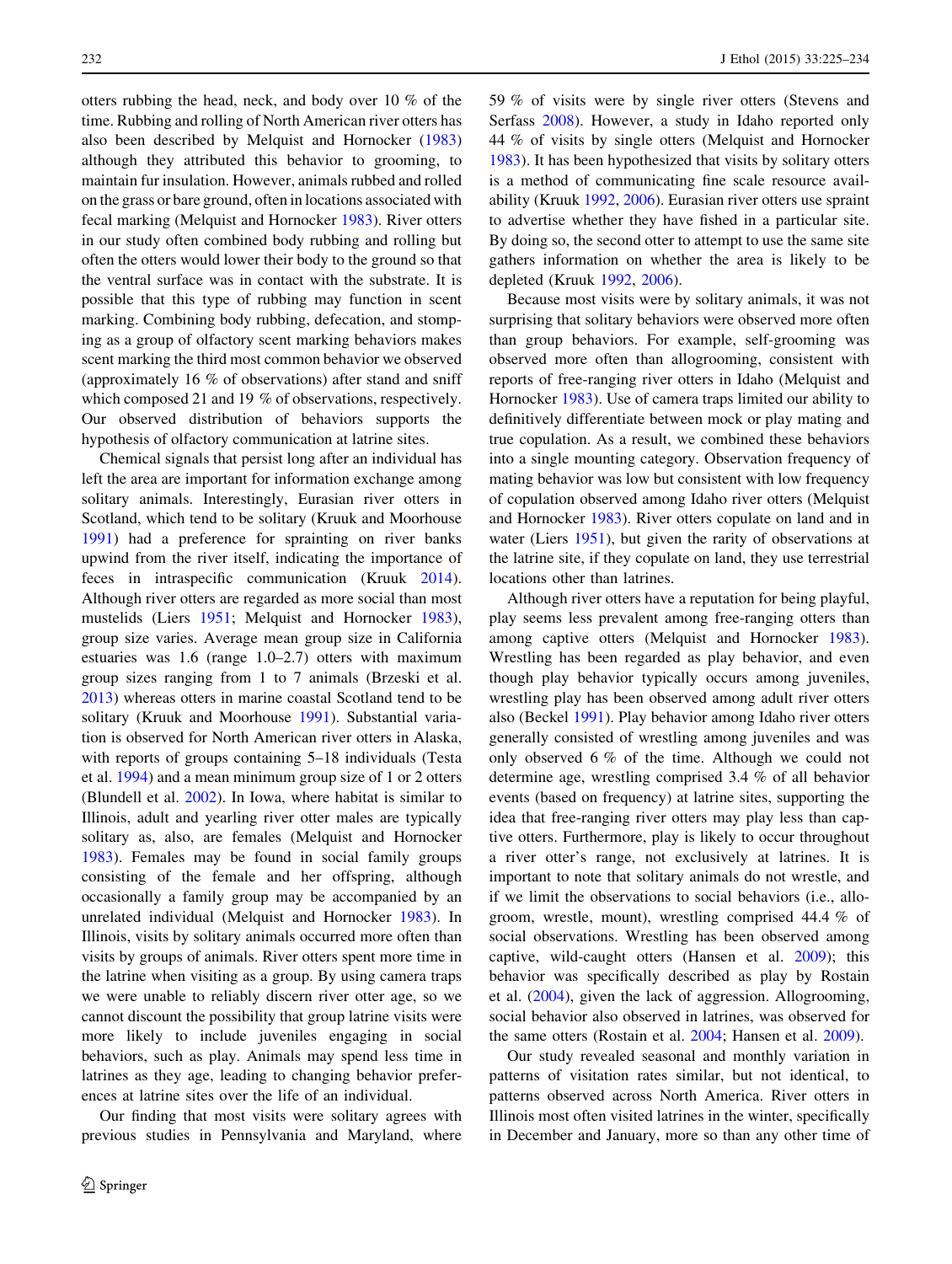<span id="page-8-0"></span>the year. In Idaho, river otters were most active in February with activity becoming progressively less in spring, summer, and fall (Melquist and Hornocker [1983](#page-9-0)). In Pennsylvania and Maryland, latrine visits peaked in February and March (Stevens and Serfass [2008\)](#page-9-0), slightly later than in our study. Stevens and Serfass ([2008\)](#page-9-0) hypothesized a connection between visitation rate and breeding season. Although the exact breeding season of river otters in Stevens and Serfass' [\(2008](#page-9-0)) study range was unknown, the breeding season is known to occur in March and April in Maryland (Mowbray et al. [1979\)](#page-9-0) and New York (Hamilton and Eadie [1964\)](#page-9-0). If the breeding season occurs in March and April, the peak in the visitation rate observed by Stevens and Serfass ([2008\)](#page-9-0) occurred just before the breeding season, during the time male river otters would be searching for mates. If visitation rates are a reliable indicator of breeding season, the results of our study are indicative of an earlier breeding season in Illinois than in other locations. Breeding season, specifically time of parturition, is likely to vary depending on geographic location (Harris [1968](#page-9-0)). However, further research on other latrines and years of observation are needed to determine the robustness of the visiting patterns observed to date.

In general, river otters tend to be more active at night or during crepuscular hours than during the day (Melquist and Hornocker [1983\)](#page-9-0). Our data support this, with a distinct pattern of nocturnal activity in the latrines although the duration of visits was the same whether the animal visited the latrine at night or during the day. Several factors can affect daily activity patterns, including predator and prey activity (Stevens and Serfass [2008](#page-9-0)). It has also been suggested that humans may pose the biggest threat to river otters and that human presence may force them to be more active at night (Melquist and Hornocker [1983](#page-9-0); Stevens and Serfass [2008](#page-9-0)). Our study site was located on private property where landowners were active, potentially pressuring the local otters to be more active at night.

In conclusion, our behavioral assessment supports the hypothesis that latrines are used for olfactory communication among river otters although the content of the messages is still unknown. The most common behaviors were standing and sniffing, which indicates that river otters gather information about conspecifics via olfactory cues during latrine visits. Although we observed low frequency of defecation events, body rubbing was common. It is possible that the otters use body rubbing to deposit scents at latrines in addition to depositing feces, urine, and anal jelly. However, the lack of defecation events raises concerns about the accuracy of the scat surveys used to assess river otter populations. Although latrines may be used to communicate information between individuals and groups, the fact that latrines were most often visited by solitary otters indicated that social activity at the latrine site is not likely to be a major attraction for river otter visits. We found river otters in Illinois to be more active at latrines at night than during the day, a pattern that might be explained by human activity. We also observed a peak in latrine visitation rate during the winter months of December and January, potentially indicating an earlier breeding season in Illinois. A great deal of information remains unknown regarding river otter latrine function and use. By studying additional latrine sites for additional years we may begin to understand the patterns of behavior of river otters in Illinois and provide the necessary baseline information for testing behavioral hypotheses pertaining to latrine function.

Acknowledgments The authors thank the private landowners at Riverbend Association for agreeing to participate in the study. The authors also thank Samantha K Carpenter for assistance with data collection and Jennifer Mui who prepared example videos and still photographs of river otter behavior. This research was supported by the Illinois Natural History Survey at the University of Illinois Urbana-Champaign, the James Scholar Program in the College of ACES at the University of Illinois, the University of Illinois Office of the Vice Chancellor for Research, and the I-STEM Education Initiative through the University of Illinois.

Open Access This article is distributed under the terms of the Creative Commons Attribution 4.0 International License (http://creativecommons.org/licenses/by/4.0/), which permits unrestricted use, distribution, and reproduction in any medium, provided you give appropriate credit to the original author(s) and the source, provide a link to the Creative Commons license, and indicate if changes were made.

## References

- Altmann J (1974) Observational study of behavior: sampling methods. Behaviour 49:227–267
- Beckel AL (1991) Wrestling play in adult river otters, Lutra canadensis. J Mammal 72:386–390
- Begg CM, Begg KS, Du Toit JT, Mills MGL (2003) Scent-marking behaviour of the honey badger, Mellivora capensis (Mustelidae), in the southern Kalahari. Anim Behav 66:917–929. doi[:10.1006/](http://dx.doi.org/10.1006/anbe.2003.2223) [anbe.2003.2223](http://dx.doi.org/10.1006/anbe.2003.2223)
- Ben-David M, Blundell GM, Kern JW et al (2005) Communication in river otters: creation of variable resource sheds for terrestrial communities. Ecology 86:1331–1345
- Blundell GM, Ben-David M, Bowyer RT (2002) Sociality in river otters: cooperative foraging or reproductive strategies? Behav Ecol 13:134–141
- Bridges AS, Noss AJ (2011) Behavior and activity patterns. In: O'Connell AF, Nichols JD, Karanth KU (eds) Camera Traps Anim Ecol. Methods Anal. Springer, Tokyo, pp 57–69
- Brown RE, Macdonald DW (1985) Social odours in mammals. Clarendon Press, Oxford
- Brzeski KE, Gunther MS, Black JM (2013) Evaluating river otter demography using noninvasive genetic methods. J Wildl Manage 77:1523–1531. doi:[10.1002/jwmg.610](http://dx.doi.org/10.1002/jwmg.610)
- Clapperton BK (1989) Scent-marking behavior of the ferret, Mustela furo L. Anim Behav 38:436–446
- Dubuc LJ, Krohn WB, Owen RB (1990) Predicting occurrence of river otters by habitat on Mount Desert Island, Maine. J Wildl Manage 54:594–599